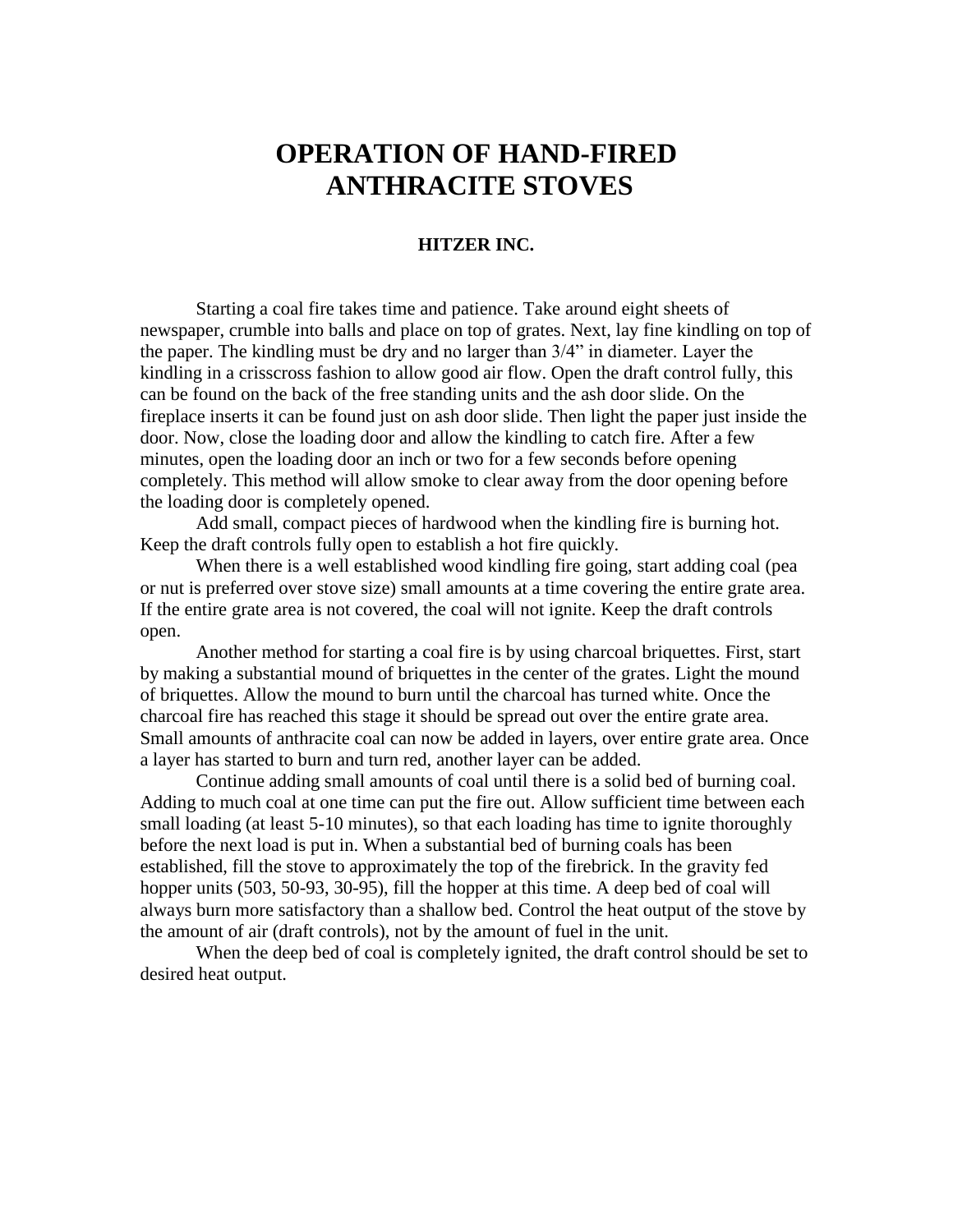## **Loading**

Coal should never be added unless there is a reasonable hot fire. The coal bed should be burning bright and vigorous.

If the fire is burning hot and there is a deep bed of coals, full loads of coal can be added at anytime. However, if there is not a deep bed of coals, it is best to add small amounts of coal at first.

When loading with coal do not bury all of the hot coals with new coal. As new coal begins to ignite, it produces a lot of volatile gas. This gas builds up in the upper part of the firebox. As the fire burns up through the new coal it can flash ignite those volatile gases, causing the stove to puff. To help minimize this, leave a small area of hot red coals uncovered in a corner. This will act as a pilot light and will help prevent flash ignition or puffing. This is not an uncommon occurrence.

#### **Increasing Heat From A Low Fire**

Every effort should be made not to let a coal fire burn too low so that the fire has started to die. This will cause the reloading process to take much longer, and there is a good possibility of losing the fire.

Do not shake or stir with a low fire.

Open the draft control to full open to get maximum draft.

Run the stove with the draft control open until the fire is reasonably hot.

Start adding small amounts of coal. When the new coal is thoroughly ignited or there is a substantial bed of hot coals, the stove may be shaken thoroughly. Be sure to shake down all ashes (but do not over shake).

After shaking, keep the draft control open until you are sure that the fire is continuing to burn hot, and then return the draft control down to the proper operating level.

#### **Shaking**

Shaking should be done only when there is a hot fire.

The frequency of shaking will depend on the degree of burning. Shaking should be done at least once a day and preferably twice a day.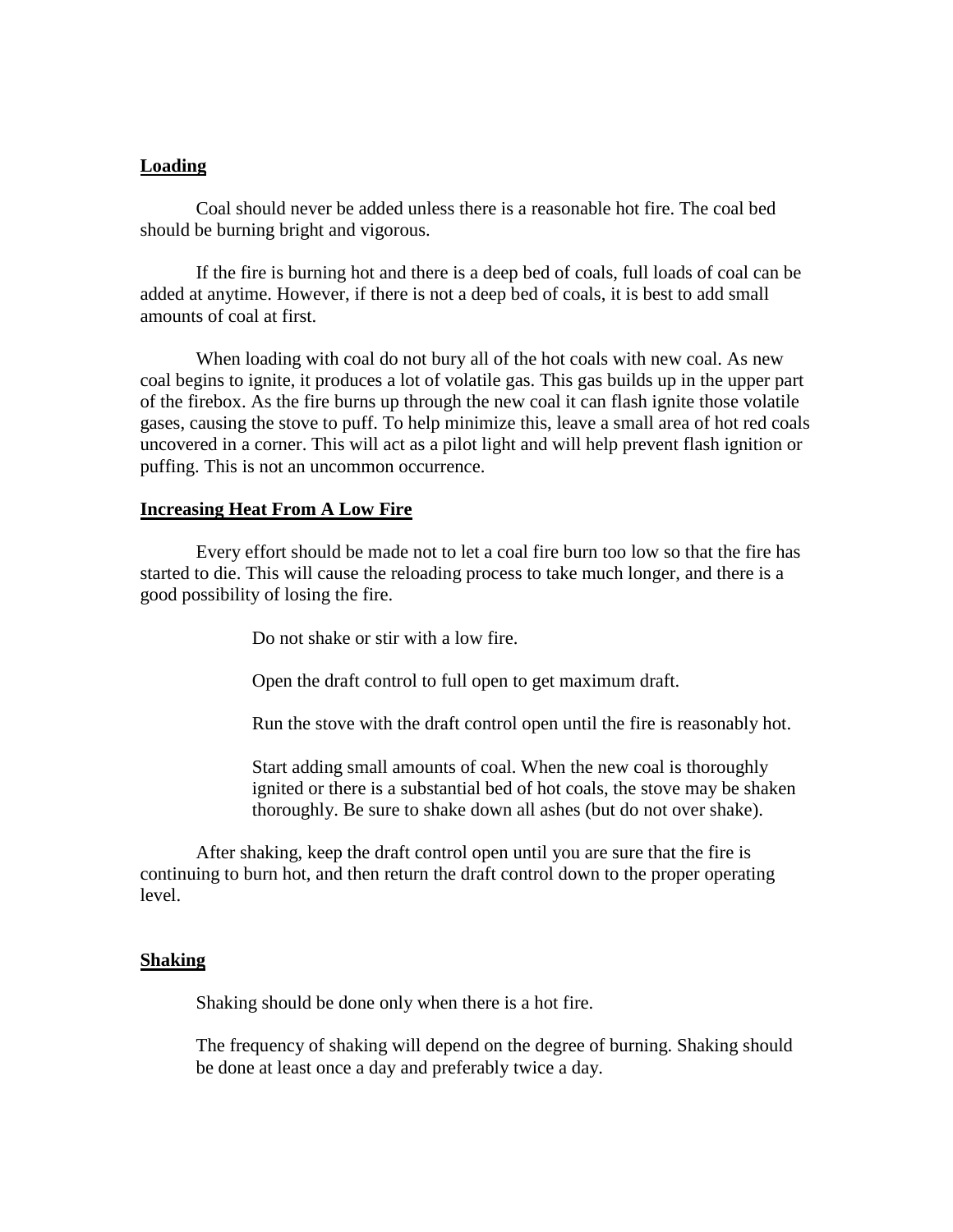Best results from shaking will occur when short "choppy" strokes are used rather than long, even strokes.

The amount of shaking is critical. To little or too much can result in the extinguishing of a fire due to air flow. The proper amount normally occurs when small red coals start to drop through into the ash pan, the entire length of the grate.

In the gravity fed hopper units (503, 50-93, 30-95) dead spots will start to develop over time in the firebox. In the 503 hopper insert, the dead spots will occur along the very front firebrick (below the door). In 50-93 and 30-95 freestanding units the dead spots will occur along the side firebrick. Ash tends to build up in these areas because they do not have the weight of fresh coal pushing down, which forces the ash into the ash pan during shaking. This over time causes a reduction in the size of the burning firebox which in turn, reduces heat output. To maintain a clean firebox, before shaking take a poker and push down on the developing dead spots. This helps the ash in the dead spots to be shaken out more easily. This should be done several times a week, depending upon your burning rate.

#### **Draft Controls**

The heat output of the coal is controlled by the primary draft control, which is found on the back of the unit and on the ash door slide of the free standing units. On the fireplace units it will be found on the ash door slide. Experience and trial and error will dictate the proper settings for your heat requirements.

Coal responds very slowly to changes in the draft settings. Because of this slow response time, over-correcting is a common problem. When changes in heat output are needed, make only small changes in the draft setting and wait for the temperature to stabilize.

A poor drafting chimney could result in reduced heat output of the unit. Hard pulling chimneys may require a damper to be installed in the stove pipe, on free standing units.

#### **Ashes**

Ashes should never be allowed to accumulate in the ash pan, so that they do not in any way impede the flow of combustion air to the fire. Excess ash accumulation can cause the fire to go out and cause severe damage to the grates and grate carrier. This happens because of the absence of a cooling air flow beneath them.

Ashes should be put into a metal container with a tight fitting lid. The closed container of ashes should be placed on a noncombustible floor or on the ground, well away from all combustible materials, pending final disposal.